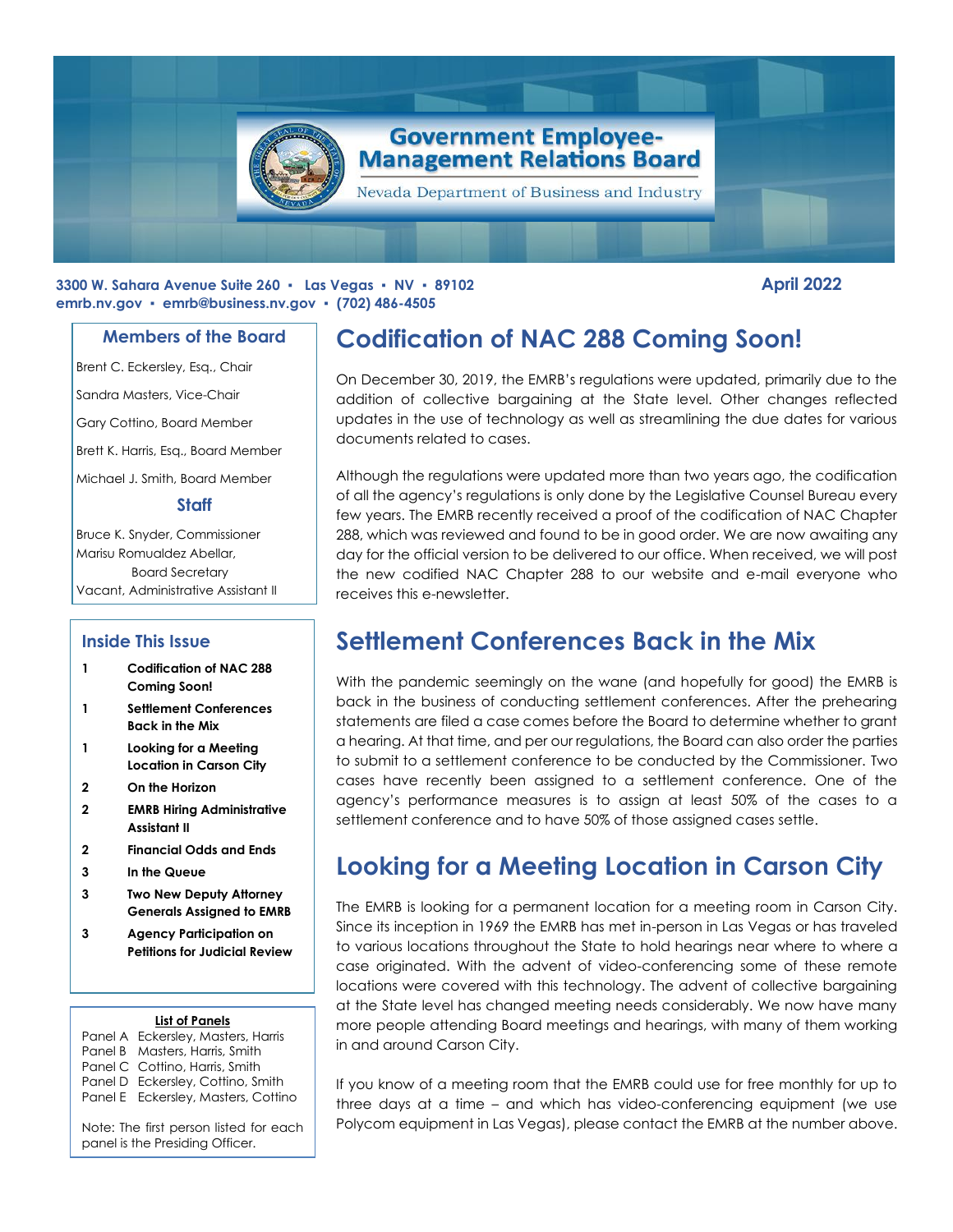## **On the Horizon**

The next Board meeting will be May 12, 2022. This meeting will be held virtually using WebEx. At that time the Board and its various panels will deliberate on four pending motions: (1) motion to dismiss in case 2021-0178, SEIU, Local 1107 v. Clark County; (2) motion to withdraw in case 2019-012, Luquisha McCray v. Clark County; (3) motion to dismiss in case 2019-012; Luquisha McCray v. Clark County; and (4) motion to defer in case 2020-021, Robert Ortiz v. SEIU, Local 1107.

The Board will also be setting the local government assessment rate and the State government assessment rate for the upcoming fiscal year.

## **EMRB Hiring Administrative Assistant II**

The agency recently obtained approval to fill the vacant Administrative Assistant II position and we are waiting for the Division of Human Resource Management to undertake a recruitment for the position. The essential functions of the position include:

- 1. Answer incoming calls and greet walk-ins to properly assist or direct them.
- 2. Provide general information to the public, labor officials, attorneys and their legal staff for assistance with website, record requests and document filings.
- 3. Prepare annual report forms, receive back completed forms, update information in our electronic files, and follow-up on late filers.
- 4. Prepare pre-travel forms for Board members and Commissioner according to SAM policies and prepare travel claims.
- 5. Prepare annual assessment invoices, process payments and follow-up on late payees.
- 6. Prepare physical files for new cases and maintain physical files.
- 7. Assist in special projects and activities such as representation elections.
- 8. Send files to storage and archives as needed according to records guidelines.
- 9. Maintain supplies and prepare expenditure requests.
- 10. Perform clerical tasks including, but not limited to, data entry, filing, copying, faxing, letter preparation, sending other correspondence as directed by the Commissioner and/or Board Secretary.
- 11. Serve as backup to the Board Secretary when absent.

If you know anyone interested in the position, please have them contact the EMRB. We will then direct them to the appropriate website to complete an application.

## **Financial Odds and Ends**

The EMRB has submitted a work program (i.e., budget amendment) to augment its travel budget. The current travel budget is based on spending in 2020, which is when everything was closed due to the pandemic. Because of the COVID emergency, the EMRB did not travel for its Board meetings and thus spent very little on travel. This effect has carried over to the current budgeted amount for travel. The request, waiting for approval from the Interim Finance Committee, would restore much of the travel budget, enabling the Board to meet in-person for some of its hearings and meetings.

As mentioned in the article at the top of this page the Board will be setting the annual assessment fees at its meeting in May. The current fee is \$3.00 per employee for the local government fee and \$6.00 per employee for the fee charged the State, including the Nevada System of Higher Education.

The EMRB has now submitted all but one of the documents for the Fiscal Year 2023-2025 biennium and these documents are now at the review stage within the Department of Business & Industry. The EMRB will be submitting one budgetary bill draft request in the coming month.